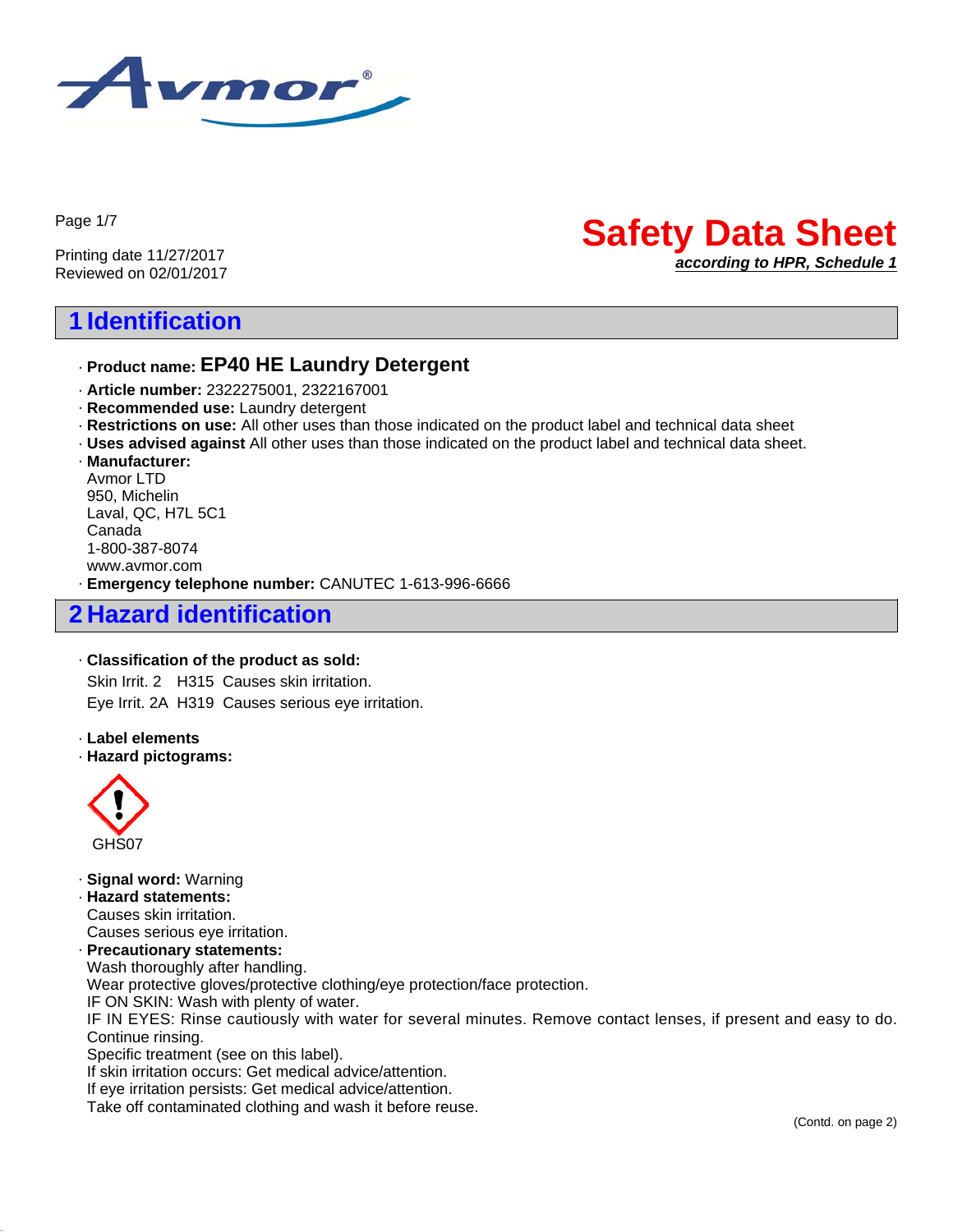## **Product name: EP40 HE Laundry Detergent**

#### · **Classification system**

· **NFPA ratings (scale 0 - 4):**



 $Health = 1$  $Fire = 0$ Reactivity  $= 0$ 

#### · **Hazard not otherwise classified:** None Known

· **Notes:** For the wording of the listed abbreviations refer to section 16.

· **Product AT USE DILUTION:** N/A

## **3 Composition/Information on ingredients**

#### · **Chemical characterization: Mixtures**

· **Description:** Aqueous mixture consisting of the following components:

| Components:                                                                                                            |                                                     |               |  |
|------------------------------------------------------------------------------------------------------------------------|-----------------------------------------------------|---------------|--|
|                                                                                                                        | 68439-46-3 Alcohols C9-C11 Ethoxylated              | $1 - 5%$      |  |
|                                                                                                                        | 110615-47-9 D-Glucopyranose C10-16 Alkyl Glycosides | $1 - 5\%$     |  |
|                                                                                                                        | 66455-14-9 Alcohols (C12-C13) Ethoxylated           | $1 - 5%$      |  |
|                                                                                                                        | 61788-47-4 Fatty acids, coco                        | $0.5 - 1.5%$  |  |
|                                                                                                                        | 68584-22-5 Benzenesulfonic Acid                     | $0.5 - 1.5%$  |  |
|                                                                                                                        | 27176-87-0 dodecylbenzenesulphonic acid             | $0.5 - 1.5%$  |  |
|                                                                                                                        | 1310-73-2 Sodium Hydroxide                          | $0.1 - 1.0\%$ |  |
| Additional information: Any concentration ebourn as a repas is to protect confidentiality or is due to botch variation |                                                     |               |  |

· **Additional information:** Any concentration shown as a range is to protect confidentiality or is due to batch variation.

# **4 First aid measures**

#### · **Description of first aid measures**

· **After inhalation:**

45.1.1

In case of unconsciousness place patient stably in side position for transportation. Get medical attention.

· **After skin contact:**

Remove immediately all contaminated clothing. Rinse skin with water or shower for at least 15 minutes. Consult a doctor if skin redness and irritation persist.

- · **After eye contact:** Rinse opened eye for several minutes under running water. If symptoms persist, consult a doctor.
- · **After ingestion:** If symptoms persist consult a doctor.

· **Most important symptoms and effects, both acute and delayed:** No further relevant information available.

· **Product AT USE DILUTION:**

· **After inhalation:** No specific first aid measures are required

# **5 Firefighting measures**

· **Suitable extinguishing media:**

CO2, extinguishing powder or water spray. Fight larger fires with water spray.

Use fire fighting measures that suit the environment.

- · **Specific hazards arising from the product:** No further relevant information available.
- · **Special protective equipment and precautions for fire-fighters:**

As in any fire, wear self-contained breathing apparatus pressure-demand, MSHA/NIOSH (approved or equivalent) and full protective gear.

# **Safety Data Sheet** *according to HPR, Schedule 1*

(Contd. of page 1)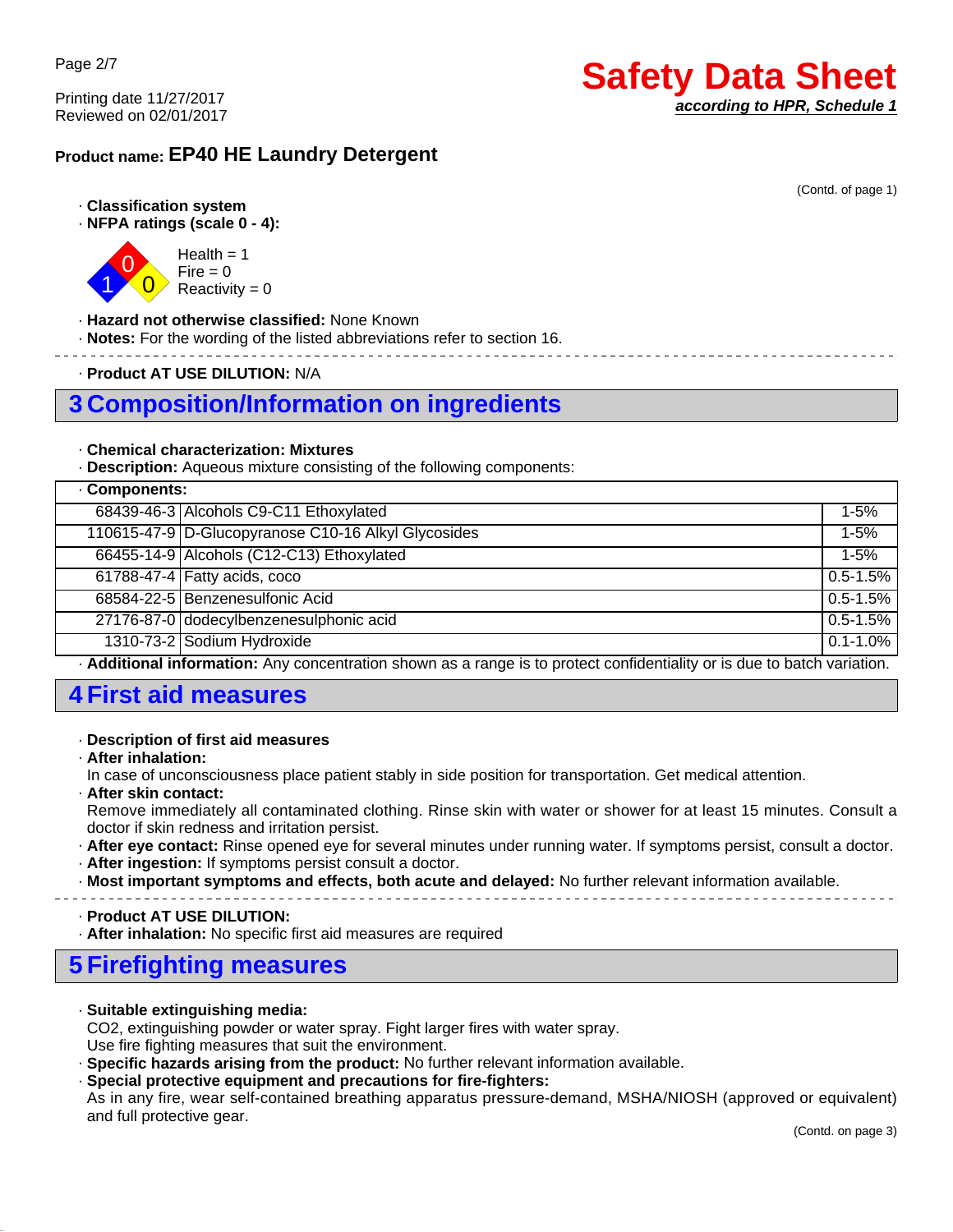## **Product name: EP40 HE Laundry Detergent**

(Contd. of page 2)

· **Additional information:** This product is not flammable.

## **6 Accidental release measures**

- · **Personal precautions, protective equipment and emergency procedures:** Wear recommended protective equipment(s). Keep unprotected persons away. Not required.
- · **Environmental precautions:** No special measures required.
- · **Methods and material for containment and cleaning up:**

Surround and absorb with liquid-binding material (sand, diatomite, acid binders, universal binders, sawdust).

· **Reference to other sections:** See Section 7 for information on safe handling. See Section 8 for information on personal protection equipment. See Section 13 for disposal information.

# **7 Handling and storage**

- · **Precautions for safe handling:** No special precautions are necessary if used correctly.
- · **Information about protection against explosions and fires:** No special measures required.
- · **Requirements to be met by storerooms and receptacles:** Unsuitable material for receptacle: aluminium.
- · **Information about storage in one common storage facility:** Not required.
- · **Conditions for safe storage, including any incompatibilities:**

Keep in the original receptacle tightly sealed.

Do not store in aluminium or galvanised containers nor use die-cast zinc or aluminium bungs; plastic bungs should be used.

· **Specific end use(s):** No further relevant information available.

# **8 Exposure controls/ Personal protection**

#### · **Components with limit values that require monitoring at the workplace:**

#### **1310-73-2 Sodium Hydroxide**

EL Ceiling limit value: 2 mg/m<sup>3</sup>

EV Ceiling limit value:  $2 \text{ mg/m}^3$ 

#### · **Undiluted Product**

· **Personal protective equipment:**



Safety glasses (See Eye protection)

#### · **General protective and hygienic measures:**

Avoid contact with the eyes and skin.

The usual precautionary measures for handling chemicals should be followed. Wash hands before breaks and at the end of work.

- · **Breathing equipment:** Not required.
- · **Protection of hands:**

No personal protective equipment required under normal use conditions. Protective gloves are recommended when handling concentrated product.

- Check protective gloves prior to each use for their proper condition
- · **Eye protection:**

45.1.1

No personal protective equipment required under normal use conditions.

Protective glasses are recommended when handling concentrated product.

Safety glasses are suggested when using this product in heavy use and institutional environments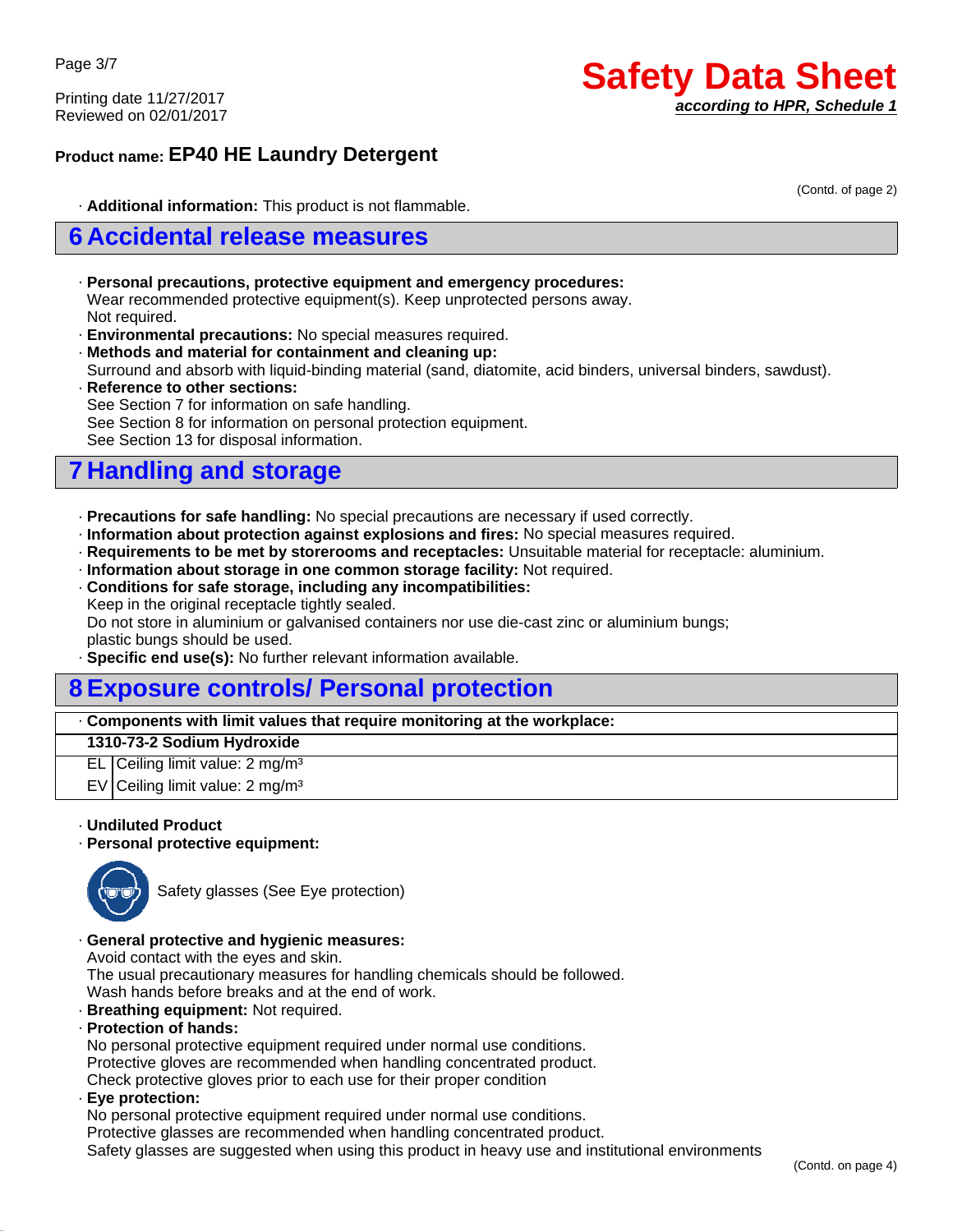Page 4/7

Printing date 11/27/2017 Reviewed on 02/01/2017

## **Product name: EP40 HE Laundry Detergent**

· **Body protection:** No special measures required.

## **9 Physical and chemical properties**

| · Form:<br>· Colour:<br>· Odour:<br>. Odor threshold:<br>· pH-Value:<br>· Melting point/Melting range:<br>· Boiling point/Boiling range:<br>· Fusion temperature / range:<br>· Flash point:<br>· Flammability (solid, gaseous): | Liquid<br>Yellowish<br>Mountain breeze.<br>Not determined<br>$9.5 - 10.5$<br>Not determined<br>N/D<br>Not determined<br>Not determined<br>Not applicable |
|---------------------------------------------------------------------------------------------------------------------------------------------------------------------------------------------------------------------------------|----------------------------------------------------------------------------------------------------------------------------------------------------------|
| · Ignition temperature:                                                                                                                                                                                                         | Not determined.                                                                                                                                          |
| - Decomposition temperature:                                                                                                                                                                                                    | Not determined                                                                                                                                           |
| · Auto igniting:                                                                                                                                                                                                                | Product is not selfigniting.                                                                                                                             |
| Danger of explosion:                                                                                                                                                                                                            | Product does not present an explosion hazard.                                                                                                            |
| - Explosion limits:<br>Lower:<br><b>Upper:</b>                                                                                                                                                                                  | Not determined.<br>Not determined.                                                                                                                       |
| · Vapour pressure:<br>· Relative density:<br>· Vapour density (air=1):<br>· Evaporation rate:<br>· Solubility in / Miscibility with<br>Water:                                                                                   | N/D<br>1,010-1,050<br><1 (aqueous solution)<br>Not determined<br>Not miscible or difficult to mix.                                                       |

· **Partition coefficient (n-octanol/water):** Not determined

# **10 Stability and reactivity**

- · **Reactivity:** Not determined.
- · **Chemical stability:** The product is stable.
- · **Thermal decomposition / conditions to be avoided:** No decomposition if used according to specifications.
- · **Possibility of hazardous reactions:** Reacts with acids.
- · **Conditions to avoid:** Avoid freezing and extreme heat conditions.
- · **Incompatible materials:**

In contact with most metals, produces hydrogen gas, a flammable and explosive gas. It is particularly corrosive to aluminium, tin, lead, and zinc.

· **Hazardous decomposition products:**

Hydrogen.

45.1.1

In case of decomposition: carbon monoxide and carbon dioxide and traces of volatile halogenated compounds.

(Contd. on page 5)

# **Safety Data Sheet**

*according to HPR, Schedule 1*

(Contd. of page 3)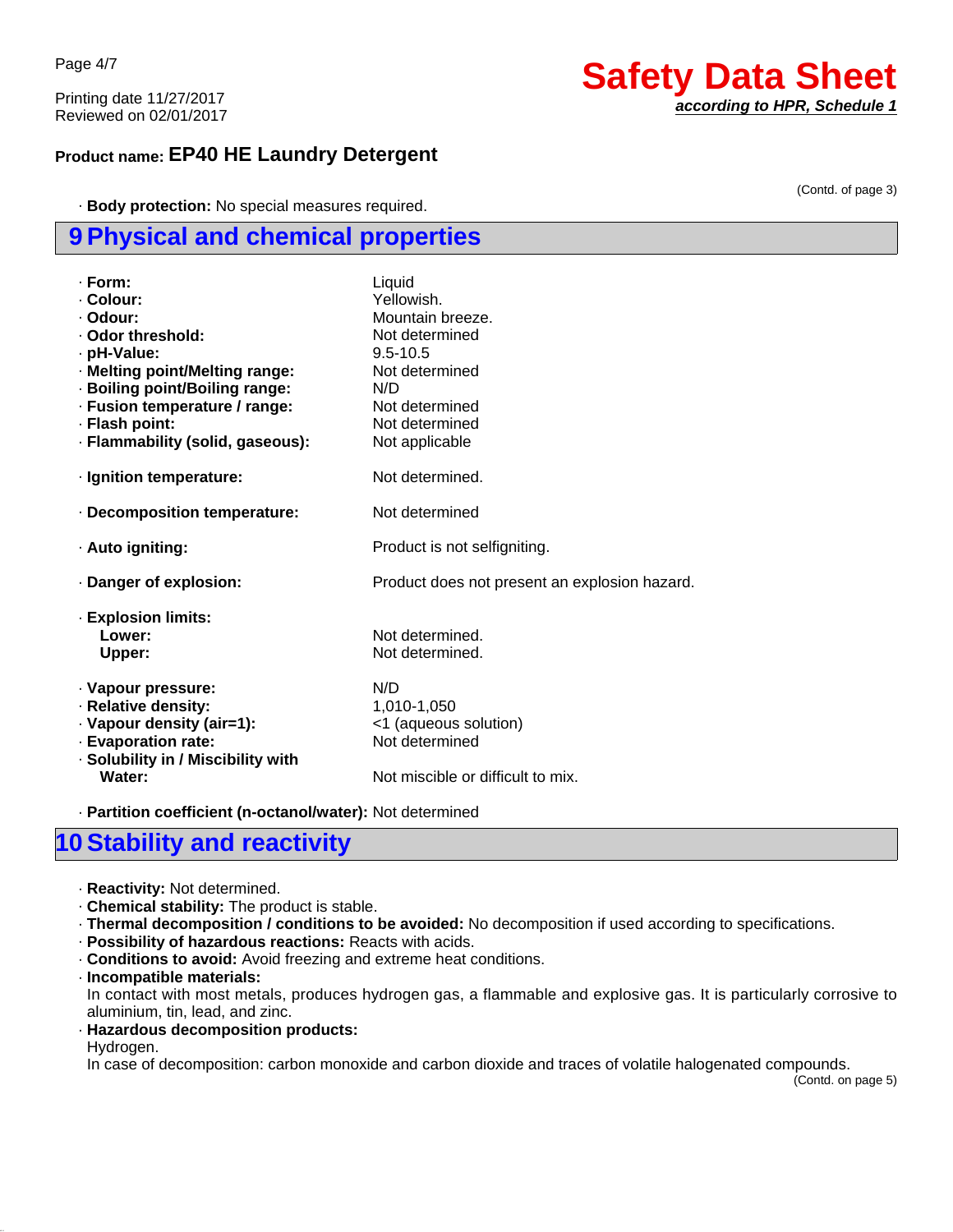# **Safety Data Sheet** *according to HPR, Schedule 1*

## **Product name: EP40 HE Laundry Detergent**

(Contd. of page 4)

# **11 Toxicological information**

| <b>Components</b><br><b>Mean of exposure</b>                      | <b>Type</b>                                                                                              | <b>Value (Species)</b>                                                                                                                                                                                                                                                                                                                                                                              |
|-------------------------------------------------------------------|----------------------------------------------------------------------------------------------------------|-----------------------------------------------------------------------------------------------------------------------------------------------------------------------------------------------------------------------------------------------------------------------------------------------------------------------------------------------------------------------------------------------------|
| <b>ATE (Acute Toxicity Estimate)</b>                              |                                                                                                          |                                                                                                                                                                                                                                                                                                                                                                                                     |
| Oral                                                              | LD50                                                                                                     | 13984 mg/kg (Rat)                                                                                                                                                                                                                                                                                                                                                                                   |
| Dermal                                                            | LD50                                                                                                     | 18516 mg/kg                                                                                                                                                                                                                                                                                                                                                                                         |
|                                                                   | 68439-46-3 Alcohols C9-C11 Ethoxylated                                                                   |                                                                                                                                                                                                                                                                                                                                                                                                     |
| Oral                                                              | LD50                                                                                                     | 1378 mg/kg (Rat)                                                                                                                                                                                                                                                                                                                                                                                    |
| Dermal                                                            | LD50                                                                                                     | >2000 mg/kg (Rabbit)                                                                                                                                                                                                                                                                                                                                                                                |
| Irritation of skin                                                | OECD guideline 404                                                                                       | Not classified. (Rabbit)                                                                                                                                                                                                                                                                                                                                                                            |
|                                                                   | Irritation of eyes OECD, guideline 405 cat. 1 (Rabbit)                                                   |                                                                                                                                                                                                                                                                                                                                                                                                     |
| Sensitization                                                     |                                                                                                          | OECD, guideline 406 Not classified. (guinea pig)                                                                                                                                                                                                                                                                                                                                                    |
|                                                                   | 110615-47-9 D-Glucopyranose C10-16 Alkyl Glycosides                                                      |                                                                                                                                                                                                                                                                                                                                                                                                     |
| Oral                                                              | LD50                                                                                                     | >5000 mg/kg (Rat)                                                                                                                                                                                                                                                                                                                                                                                   |
| Dermal                                                            | LD50                                                                                                     | >2000 mg/kg (Rabbit)                                                                                                                                                                                                                                                                                                                                                                                |
| Irritation of skin                                                | OECD guideline 404                                                                                       | cat. 2 (Rabbit)                                                                                                                                                                                                                                                                                                                                                                                     |
|                                                                   | Irritation of eyes   OECD, guideline 405   cat. 1 (Rabbit)                                               |                                                                                                                                                                                                                                                                                                                                                                                                     |
| Sensitization                                                     | OECD, guideline 406   cat. 2 (guinea pig)                                                                |                                                                                                                                                                                                                                                                                                                                                                                                     |
|                                                                   | 68584-22-5 Benzenesulfonic Acid                                                                          |                                                                                                                                                                                                                                                                                                                                                                                                     |
| Oral                                                              | LD50                                                                                                     | 500 mg/kg (Rat)                                                                                                                                                                                                                                                                                                                                                                                     |
| Dermal                                                            | LD50                                                                                                     | >2000 mg/kg (Rabbit)                                                                                                                                                                                                                                                                                                                                                                                |
|                                                                   | 27176-87-0 dodecylbenzenesulphonic acid                                                                  |                                                                                                                                                                                                                                                                                                                                                                                                     |
| Oral                                                              | LD50                                                                                                     | 1150 mg/kg (Rat)                                                                                                                                                                                                                                                                                                                                                                                    |
| Dermal                                                            | LD50                                                                                                     | >2000 mg/kg (Rat)                                                                                                                                                                                                                                                                                                                                                                                   |
| 1310-73-2 Sodium Hydroxide                                        |                                                                                                          |                                                                                                                                                                                                                                                                                                                                                                                                     |
| Oral                                                              | LD50                                                                                                     | 240 mg/kg (Rat)                                                                                                                                                                                                                                                                                                                                                                                     |
| · If on the eye: Irritating effect.<br>· Carcinogenic categories: | If on the skin: Irritant to skin and mucous membranes.<br>· Sensitization: No sensitizing effects known. | · Symptomes related to the physical, chemical and toxiological characteristics<br>. After ingestion: May cause irritation of the gastrointestinal tract, nausea, vomiting and headache.<br>· Delayed and immediate effects, and chronic effects from short-term and long-term exposure:<br>Prolonged or frequent contact can cause eczema and inflammation of the skins as a results of degreasing. |

## · **NTP (National Toxicology Program)**

None of the ingredients is listed.

45.1.1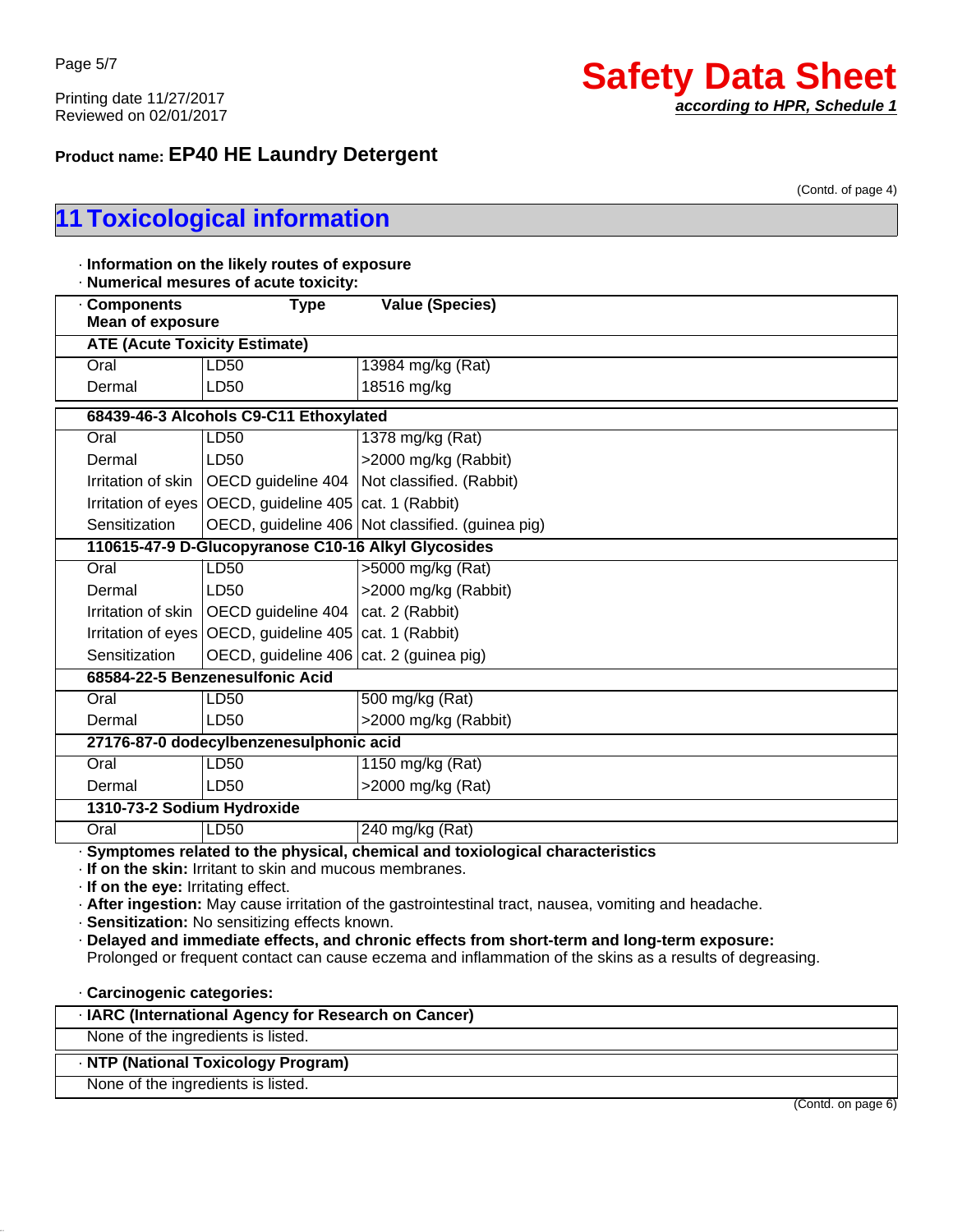## **Product name: EP40 HE Laundry Detergent**

(Contd. of page 5)

# **12 Ecological information**

#### · **Persistence and degradability:**

The surfactants and organic compounds contained in this product are readily biodegradable according to the OECD 301 guideline.

- · **Bioaccumulative potential:** Does not accumulate in organisms.
- · **Mobility in soil:** Not determined
- · **Ecotoxicity:** No relevant information available.
- · **Remark:** See section 13- Disposal considérations.
- · **Other adverse effects** No further relevant information available.

## **13 Disposal considerations**

#### · **Waste treatment methods recommendation:**

Do not allow product to reach sewage system unless significantly diluted or neutralized.

Small amounts may be diluted with plenty of water and washed away. Dispose of bigger amounts in accordance with local authority requirements.

Dispose in accordance with all applicable federal, state, provincial and local laws and regulations. Contact your local, state, provincial or Federal environmental agency for specific rules.

#### · **Uncleaned packagings recommendation:**

Do not re-use empty containers.

Dispose of packaging according to regulations on the disposal of packagings.

· **Recommended cleansing agent:**

Water

45.1.1

Refer to Section 7: HANDLING AND STORAGE and Section 8: EXPOSURE CONTROLS/PERSONAL PROTECTION for additional handling information and protection of employees.

# **14 Transport information**

| - UN-Number                                    |                                                                                                                                           |
|------------------------------------------------|-------------------------------------------------------------------------------------------------------------------------------------------|
| · DOT, IATA                                    | Not regulated.                                                                                                                            |
| · IMDG                                         | UN3082                                                                                                                                    |
| · UN proper shipping name                      |                                                                                                                                           |
| · DOT. IATA                                    | Not regulated.                                                                                                                            |
| · IMDG                                         | ENVIRONMENTALLY HAZARDOUS SUBSTANCE, LIQUID, N.O.S. (Alcohols, C9-<br>C11, Ethoxylated, Alcohols (C12-C13) Ethoxylated), MARINE POLLUTANT |
| · Transport hazard class(es)                   |                                                                                                                                           |
| · DOT, IATA                                    |                                                                                                                                           |
| . Class                                        | Not regulated.                                                                                                                            |
| · IMDG                                         |                                                                                                                                           |
| . Class                                        | 9 Miscellaneous dangerous substances and articles                                                                                         |
| · Packing group                                |                                                                                                                                           |
| · DOT, IATA                                    | Not regulated.                                                                                                                            |
| · IMDG                                         | Ш                                                                                                                                         |
| · Marine pollutant:                            | Yes (P)                                                                                                                                   |
|                                                | Yes (DOT)                                                                                                                                 |
| · Special precautions for user Not applicable. |                                                                                                                                           |
| · EMS Number:                                  | $F-A, S-F$                                                                                                                                |
| · UN "Model Regulation":                       | Not regulated.                                                                                                                            |